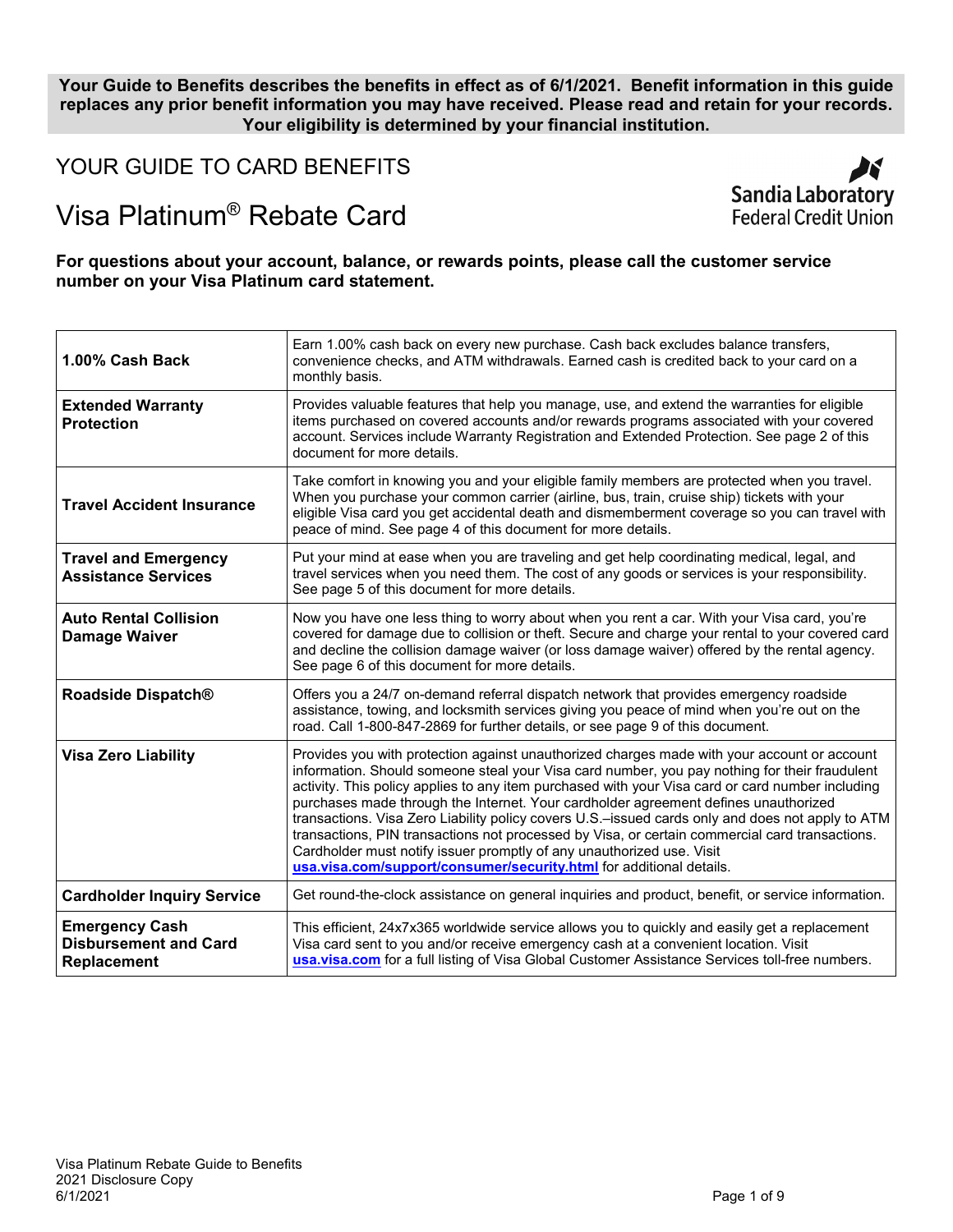# **Extended Warranty Protection Benefit Information**

Product warranties can be inconvenient and cumbersome to use. Let's say You purchased a great gadget about a year ago, but it just stopped working, and You can't find Your sales receipt and warranty information. For all too common situations like these, Extended Warranty Protection can help. Extended Warranty Protection provides You with valuable features that help You manage, use and extend the warranties for eligible items purchased on Your covered Account and/or rewards program associated with Your covered Account. Services include Warranty Registration and Extended Protection. You are eligible for this benefit if You are a cardholder of an eligible card issued in the United States and You purchase either a portion or the entire cost of the item using Your Account and/or rewards program associated with Your covered Account.

#### **Here's how Warranty Registration works**

When You purchase an eligible item that carries a manufacturer's warranty, You can register Your purchase by calling **1-800-551-8472 or call collect outside the U.S. at 1-303-967-1096**. You can also register Your purchase online at **[www.cardbenefitservices.com](http://www.cardbenefitservices.com/)**.

The Benefit Administrator will tell You where to send Your item's sales receipt and warranty information, so they can be kept on file should You need them.

If You choose not to register Your item, be sure to keep Your monthly billing statement reflecting the purchase, the itemized sales receipt, the original manufacturer's written U.S. warranty and any additional warranty in a safe place. These documents will be required to verify Your claim.

#### **Here's how Extended Protection works**

Your warranty coverage can be doubled up to one (1) additional year on eligible warranties of three (3) years or less. For example, a manufacturer's warranty of three (3) months would be provided with an additional three (3) months of coverage for a combined total of six (6) months of coverage, and a warranty for six (6) months would be provided with an additional six (6) months of coverage for a combined total of twelve (12) months of coverage. However, if the manufacturer's warranty is for three (3) years, it would only be extended one (1) additional year for a combined total of four (4) years of coverage.

This benefit is limited to no more than the original price of the purchased item (as shown on Your credit card receipt), less shipping and handling fees, up to a maximum of ten thousand dollars (\$10,000.00) per claim, and fifty thousand dollars (\$50,000.00) per cardholder.

The benefit covers purchases made both inside and outside the U.S. The eligible item must have a valid original manufacturer's U.S. repair warranty of three (3) years or less, store-purchased dealer warranty, or an assembler warranty.

#### **What Extended Protection does** *not* **cover**

- Boats, automobiles, aircraft, and any other motorized vehicles and their motors, equipment, or accessories, including trailers and other items that can be towed by or attached to any motorized vehicle
- Any costs other than those specifically covered under the terms of the original manufacturer's written U.S. repair warranty, as supplied by the original manufacturer, or other eligible warranty
- Items purchased for resale, professional, or commercial use
- Real estate and items which are intended to become part of real estate including, but not limited to, items that are hard-wired or hard-plumbed, garage doors, garage door openers, and ceiling fans
- Rented or leased items
- Computer software
- Medical equipment
- Used or pre-owned items (Refurbished items will be covered as long as it has a warranty with it and would not be considered used or preowned.)
- Losses caused by or resulting from a Cyber Incident.

#### **Filing an Extended Protection claim**

To file a claim, call the Benefit Administrator at **1-800-551-8472 or call collect outside the U.S. at 1-303-967-1096**, immediately after the failure of Your covered item. **Please note if You do not notify the Benefit Administrator within sixty (60) days of product failure, Your claim may be denied.**  The Benefit Administrator will request preliminary claim information, direct You to the appropriate repair facility, and send You the claim form. Gift recipients of eligible items are also covered, but they must provide all the documents needed to substantiate their claim.

If You received or purchased a service contract or an extended warranty when You purchased Your item, this benefit will be supplemental to, and in excess of, that coverage.

#### **What You must submit to file a claim**

Fill out and sign the claim form the Benefit Administrator sent You, then submit the form **within ninety (90) days** of the product failure, along with the following documents:

- A copy of Your monthly billing statement (showing the last four [4] digits of the Account number) demonstrating that the purchase was made on Your eligible Account and/or rewards program associated with Your covered Account
- If more than one method of payment was used, please provide documentation as to additional currency, voucher, points or any other payment method utilized
- A copy of the itemized sales receipt
- A copy of the original manufacturer's written U.S. warranty, and any other applicable warranty
- A description of the item and its serial number, and any other documentation deemed necessary to substantiate Your claim (this includes bills and, if necessary, a copy of the maintenance record and receipts)
- The original repair estimate or repair bill, indicating cause of failure
- Any other documentation deemed necessary by the Benefit Administrator to substantiate the claim

#### **All claims must be fully substantiated.**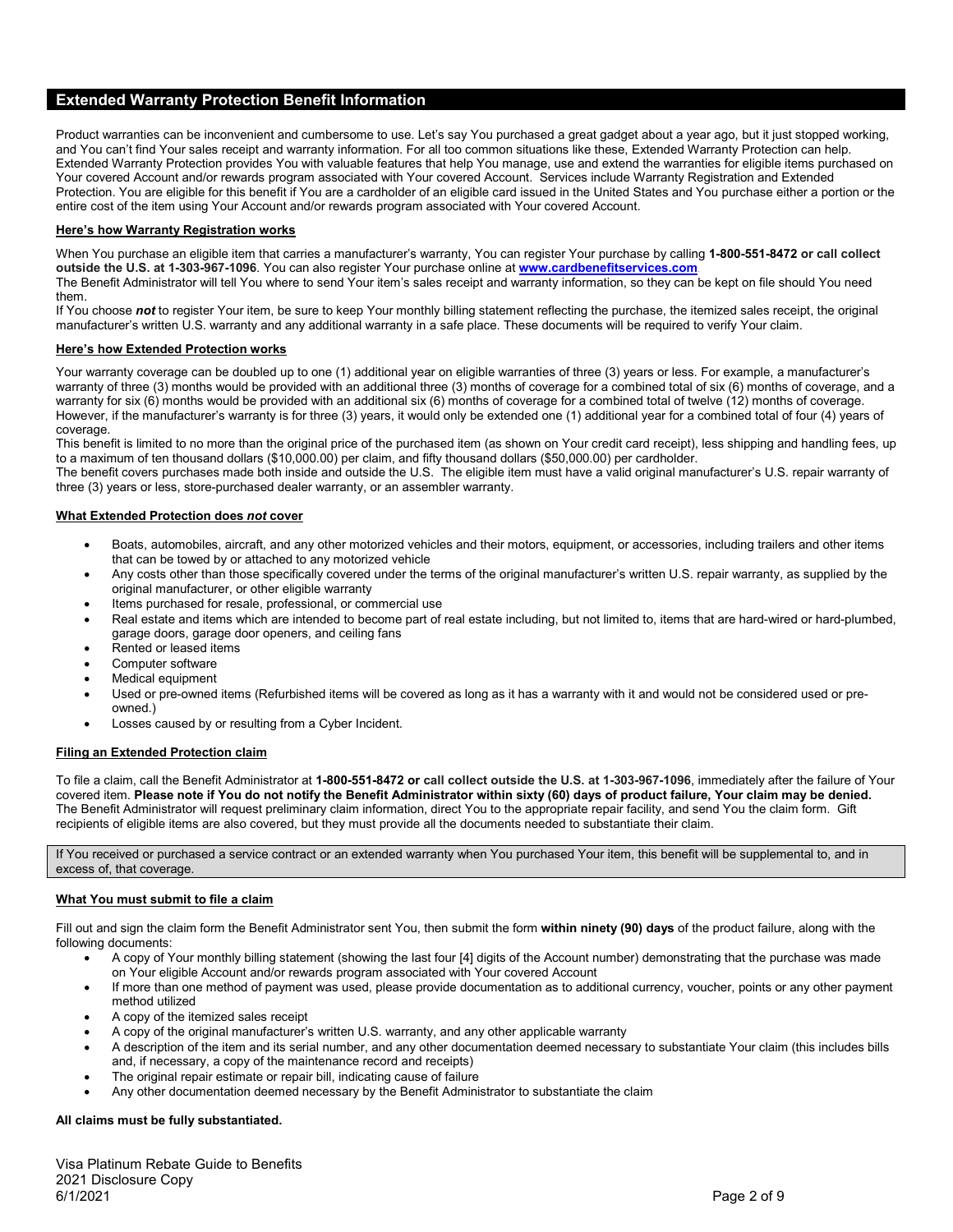### *For faster filing, or to learn more about Extended Warranty Protection, visit* **[www.cardbenefitservices.com](http://www.cardbenefitservices.com/)**

#### **How You will be reimbursed**

If You have substantiated Your claim and met the terms and conditions of the benefit, Your item will be replaced or repaired **at the Benefit Administrator's discretion**, but for no more than the original purchase price of the covered item, as recorded on Your credit card receipt, less shipping and handling fees, up to a maximum of ten thousand dollars (\$10,000.00) per claim, and a maximum of fifty thousand dollars (\$50,000.00) per cardholder. You will only be reimbursed up to the amount charged to Your Account or the program limit, whichever is less.

Under normal circumstances, reimbursement will occur within five (5) business days of the receipt and approval of all required documents.

If Your item is to be repaired, You may go to an authorized repair facility and file a claim for reimbursement. Only valid and reasonable repairs made at the manufacturer's authorized repair facility are covered.

In either case, the Benefit Administrator's payment, replacement, or repair made in good faith will fulfill the obligation under this benefit.

#### **Definitions**

**Account** means Your credit or debit card Accounts.

**Computer Programs** means a set of related electronic instructions which direct the operations and functions of a computer or device connected to it, which enable the computer or device to receive, process, store, retrieve or send data.

**Cyber Incident** means any of the following acts:

- (a) unauthorized access to or use of Your Digital Data or a Covered Purchase;
- (b) alteration, corruption, damage, reduction in functionality, manipulation, misappropriation, theft, deletion, erasure, loss of use or destruction of Your Digital Data or Covered Purchase;
- (c) transmission or introduction of a computer virus or harmful code, including ransomware, into or directed against Your Digital Data or Covered Purchase;
- (d) restriction or inhibition of access to or directed against Your Digital Data or Covered Purchase;

(e) computer errors, including human operating error or omission; power failure, surge, or diminution of electronic systems; or mistakes in legitimate electronic code or damage from code installed on a Covered Purchase during the manufacturing process, upgrade process, or normal maintenance. **Digital Data** means information, concepts, knowledge, facts, images, sounds, instructions, or Computer Programs stored as or on, created or used on, or transmitted to or from computer software (including systems and applications software), on hard or floppy disks, CD-ROMs, tapes, drives, cells, data processing devices or any other repositories of computer software which are used with electronically controlled equipment. Digital Data shall include the capacity of a Covered Purchase to store information, process information, and transmit information over the Internet.

**Eligible Person** means a cardholder who pays for their purchase by using their eligible Account and/or rewards program associated with their covered Account.

You or Your means an Eligible Person who purchase their item to their eligible Account and/or rewards program associated with their covered Account.

#### **Additional provisions for Extended Protection**

- Signed or pinned transactions are covered as long as You use Your eligible card to secure the transaction.
- You shall do all things reasonable to avoid or diminish any loss covered by this benefit. This provision will not be unreasonably applied to avoid claims.
- If You make any claim knowing it to be false or fraudulent in any respect, no coverage shall exist for such claim, and Your benefit may be cancelled. Each cardholder agrees that representations regarding claims will be accurate and complete. Any and all relevant provisions shall be void in any case of fraud, intentional concealment, or misrepresentation of material fact.
- No legal action for a claim may be brought against the Provider until sixty (60) days after the Provider receives Proof of Loss. No legal action against the Provider may be brought more than two (2) years after the time for giving Proof of Loss. Further, no legal action may be brought against the Provider unless all the terms of the Guide to Benefits have been complied with fully.
- This benefit is provided to eligible cardholders at no additional cost. The terms and conditions contained in this Guide to Benefits may be modified by subsequent endorsements. Modifications to the terms and conditions may be provided via additional Guide to Benefits mailings, statement inserts, statement messages or electronic notification. The benefits described in this Guide will not apply to cardholders whose Accounts have been suspended or cancelled.
- Termination dates may vary by financial institutions. Your financial institution can cancel or non-renew the benefits for cardholders, and if they do, they will notify You at least thirty (30) days in advance. Indemnity Insurance Company of North America ("Provider") is the underwriter of these benefits and is solely responsible for its administration and claims. The Benefit Administrator provides services on behalf of the Provider.
- After the Benefit Administrator has paid Your claim, all Your rights and remedies against any party in respect of this claim will be transferred to the Benefit Administrator to the extent of the payment made to You. You must give the Benefit Administrator all assistance as may reasonably be required to secure all rights and remedies.
- This benefit does not apply to the extent that trade or economic sanctions or other laws or regulations prohibit the provision of insurance, including, but not limited to, the payment of claims.

FORM #EWP 10K-50K-3YR – 2021 (04/121) WM-O

# **Travel Accident Insurance Benefits Information**

**Principal Sum: \$500,000**

# **THIS IS AN ACCIDENTAL DEATH AND DISMEMBERMENT ONLY POLICY AND DOES NOT PAY BENEFITS FOR LOSS FROM SICKNESS**

*This Description of Coverage is provided to all eligible Visa Platinum cardholders and replaces any and all Descriptions of Coverage previously issued to the insured with respect to insurance described herein.*

#### **Eligibility and Period of Coverage**

Visa Platinum Rebate Guide to Benefits 2021 Disclosure Copy<br>6/1/2021 6/1/2021 Page 3 of 9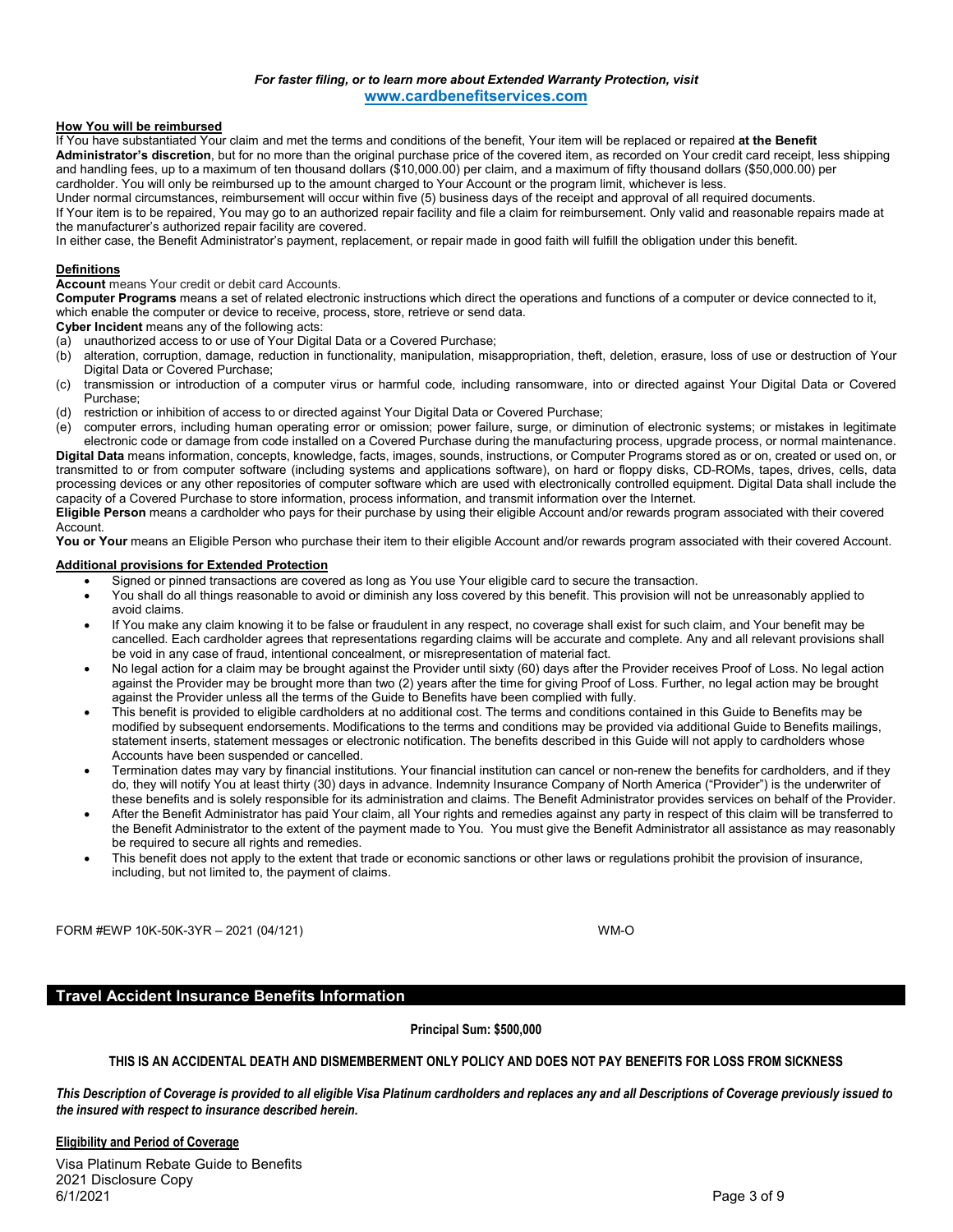As a Visa Platinum cardholder, you are covered beginning on 5/2/2016 or the date your credit card is issued, whichever is later.

You and your dependents\* become covered automatically when the entire Common Carrier fare is charged to your covered Visa Platinum card account ("Covered Person"). It is not necessary to notify the financial institution, the Insurance Company, or the Plan Administrator when tickets are purchased. Coverage ends when the policy is terminated.

Your spouse, unmarried dependent child(ren), under age 19 (25 if a full-time student). No age limit for incapacitated child. Incapacitated child means a child incapable of self-sustaining employment by reason of mental retardation or physical handicap, and chiefly dependent on you for support and maintenance. Dependent child(ren) receive fifty percent (50%) of your benefit amount.

# **Benefits**

Subject to the terms and conditions, if a Covered Person's accidental bodily Injury occurs while on a Covered Trip and results in any of the following Losses within one (1) year after the date of the accident, the Insurance Company will pay the following percentage of the Principal Sum for accidental Loss of:

In no event will multiple charge cards obligate the Insurance Company in excess of the stated benefit for any one Loss sustained by a Covered Person as a result of any one accident. The maximum amount payable for all Losses due to the same accident is the Principal Sum.

# **Definitions**

Loss means actual severance through or above the wrist or ankle joints with regard to hands and feet; entire and irrevocable loss of sight, speech or hearing; actual severance through or above the metacarpophalangeal joints with regard to thumb and index fingers. The life benefit provides coverage in the event of a Covered Person's death. If a Covered Person's body has not been found within one (1) year of disappearance, stranding, sinking, or wreckage of any Common Carrier in which the Covered Person was covered as a passenger, then it shall be presumed, subject to all other provisions and conditions of this coverage, the Covered Person suffered loss of life.

**Injury** means bodily injury or injuries, sustained by the insured person which are the direct cause of Loss, independent of disease cause of Loss, independent of disease or bodily infirmity, and occurring while the Covered Person is covered under this policy, while the insurance is in force.

Covered Trip means a trip (a) while the Covered Person is riding on a Common Carrier as a passenger and not as a pilot, operator, or crew member and (b) charged to your Visa Platinum card; and (c) that begins and ends at the places designated on the ticket purchased for the trip. Covered Trip will also include travel on a Common Carrier (excluding aircraft), directly to, from, or at any Common Carrier terminal, which travel immediately precedes departure to or follows arrival at the destination designated on the ticket purchased for the Covered Trip.

**Common Carrier** means any scheduled airline, land, or water conveyance licensed for transportation of passengers for hire.

**Exclusions:** No payment will be made for any Loss that occurs in connection with, or is the result of: (a) suicide, attempted suicide, or intentionally self-inflicted injury; (b) any sickness or disease; (c) travel or flight on any kind of aircraft or Common Carrier except as a fare-paying passenger in an aircraft or on a Common Carrier operated on a regular schedule for passenger service over an established route; or (d) war or act of war, whether declared or undeclared.

**Beneficiary:** Benefit for Loss of life is payable to your estate, or to the beneficiary designated in writing by you. All other benefits are payable to you. **Notice of Claim:** Written notice of claim, including your name and reference to Visa Platinum should be mailed to the Plan Administrator within twenty (20) days of a covered Loss or as soon as reasonably possible. The Plan Administrator will send the claimant forms for filing proof of Loss.

**The Cost:** This travel insurance is purchased for you by your financial institution.

**Description of Coverage:** This description of coverage details material facts about a Travel Accident Insurance Policy which has been established for you and is underwritten by Virginia Surety Company, Inc. Please read this description carefully. All provisions of the plan are in the master policy form number, VSC-VCC-01 (2/00). Any difference between the policy and this description will be settled according to the provisions of the policy.

**Questions:** Answers to specific questions can be obtained by writing to the **Plan Administrator**:

cbsi Card Benefit Services 550 Mamaroneck Avenue, Suite 309 Harrison, NY 10528

**Underwritten by:** Virginia Surety Company, Inc. 175 West Jackson Blvd. Chicago, IL 60604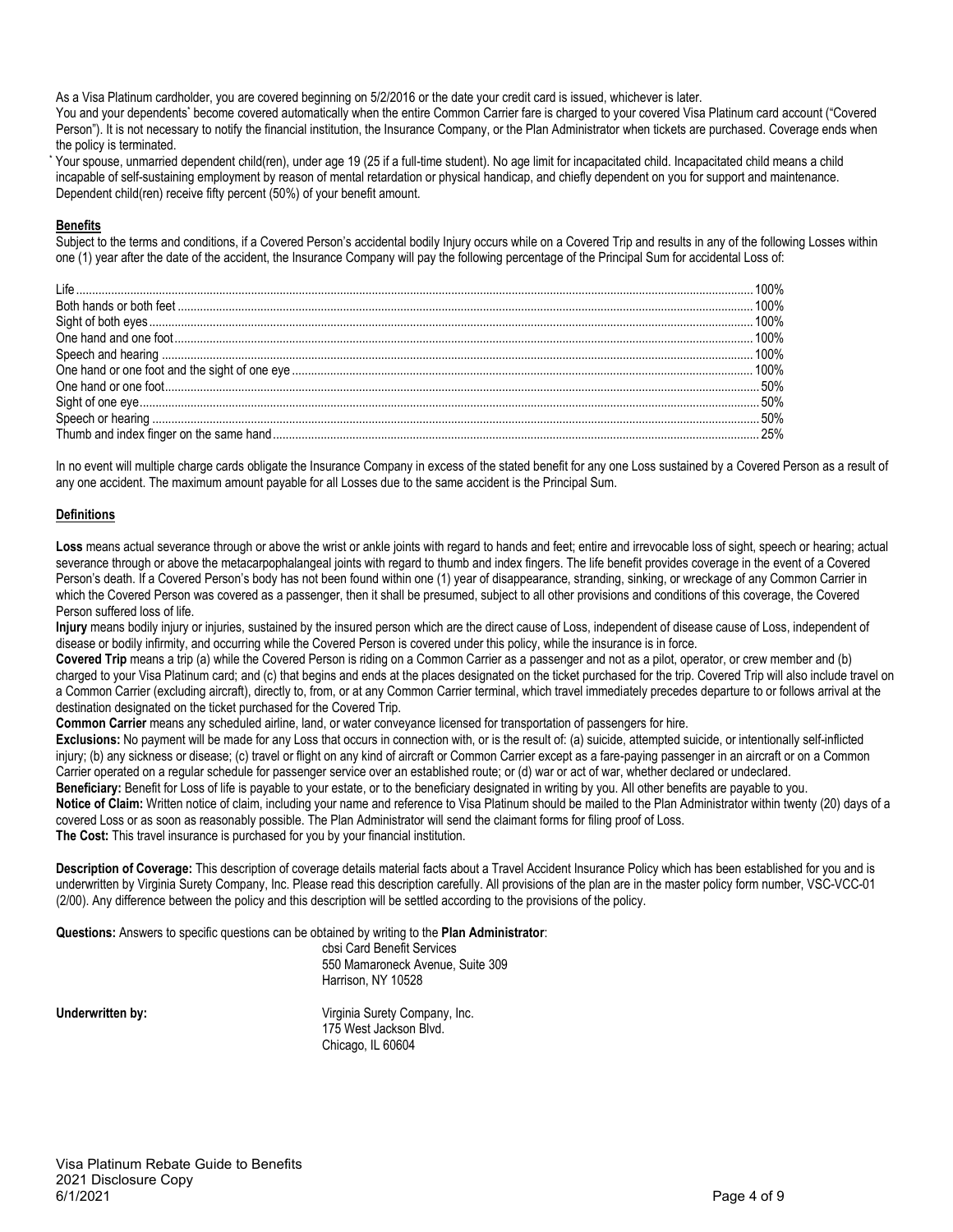# **Additional Provisions for Travel Accident Insurance**

Travel Accident Insurance is provided under a master policy of insurance issued by Virginia Surety Company, Inc. (herein referred to as Company). We reserve the right to change the benefits and features of all these programs

The financial institution or the Company can cancel or choose not to renew the Insurance coverages for all Insureds. If this happens, the financial institution will notify the accountholder at least 30 days in advance of the expiration of the policy. Such notices need not be given if substantially similar replacement coverage takes effect without interruption and is provided by the same insurer. Insurance benefits will still apply to Covered Trips commenced prior to the date of such cancellation or nonrenewal, provided all other terms and conditions of coverage are met. Travel Accident Insurance does not apply if your Visa Platinum privileges have been suspended or cancelled. However, insurance benefits will still apply to Covered Trips commenced prior to the date that your account is suspended or cancelled provided all other terms and conditions of coverage are met.

Coverage will be void if, at any time, the accountholder has concealed or misrepresented any material fact or circumstance concerning this coverage or the subject thereof or the accountholder's interest herein, or in the case of any fraud or false swearing by the Insured relating thereto. No person or entity other than the accountholder shall have any legal or equitable right, remedy, or claim for insurance proceeds and/or damages under or arising out of this coverage. No action at law or in equity shall be brought to recover on this coverage prior to the expiration of sixty (60) days after proof of Loss has been furnished in accordance with the requirements of this Description of Coverage.

The Company, at its expense, has the right to have you examined as often as reasonably necessary while a claim is pending. The Company may also have an autopsy made unless prohibited by law.

# *State Amendments*

For Illinois Residents Only: The following statement is added: If a Covered Person recovers expenses for sickness or injury that occurred due to the negligence of a third party, the Company has the right to first reimbursement for all benefits the Company paid from any and all damages collected from the negligent third party for those same expenses whether by action at law, settlement, or compromise, by the Covered Person, the Covered Person's parents if the Covered Person is a minor, or the Covered Person's legal representative as a result of that sickness or injury. You are required to furnish any information or assistance, or provide any documents that we may reasonably require in order to exercise our rights under this provision. This provision applies whether or not the third party admits liability.

ADD (10/07)

# **Travel and Emergency Assistance Services Benefit Information**

Emergencies can escalate quickly when You are traveling away from home. Something that is relatively straight forward when You are not traveling, like replacing prescription medication, can be a difficult task when You are dealing with local laws or language barriers. Travel and Emergency Assistance Services are made available to help You in case of an emergency while You are traveling away from home. The Benefit Administrator can connect You with the appropriate local emergency and assistance resources available, 24 hours a day, 365 days a year.

#### **Please note that due to occasional issues such as distance, location, or time, neither the Benefit Administrator nor its service providers can be responsible for the availability, use, cost, or results of any medical, legal, transportation, or other services.**

#### **What are Travel and Emergency Assistance Services and how do I use these services when I need them?**

Travel and Emergency Assistance Services are made available to You, if You are a cardholder of an eligible card issued in the United States. Your spouse and children (dependents under 22 years old) are also eligible to use these services.

Travel and Emergency Assistance Services provide assistance and referral only. You are responsible for the cost of any actual medical, legal, transportation, cash advance, or other services or goods provided.

To use the services, simply call the toll-free, 24-hour Benefit Administrator line at **1-800-992-6029**. **If You are outside the United States, call collect at 1-804-673-1675**.

#### **What are the specific services and how can they help me?**

- Emergency Message Service can record and relay emergency messages for travelers or their immediate family members. The Benefit Administrator will use reasonable efforts to relay emergency messages in accordance with benefit guidelines and limitations, but cannot take responsibility for the failure to transmit any message successfully. *All costs are Your responsibility.*
- Medical Referral Assistance provides medical referral, monitoring, and follow-up. The Benefit Administrator can give You names of local English-speaking doctors, dentists, and hospitals; assign a doctor to consult by phone with local medical personnel, if necessary, to monitor Your condition; keep in contact with Your family, and provide continuing liaison; and help You arrange medical payments from Your personal account. *All costs are Your responsibility.*
- Legal Referral Assistance can arrange contact with English-speaking attorneys and U.S. embassies and consulates if You're detained by local authorities, have a car accident, or need legal assistance. In addition, the Benefit Administrator can coordinate bail payment from Your personal account. The Benefit Administrator can also follow up to make sure bail has been properly handled. *All costs are Your responsibility.*
- Emergency Transportation Assistance can help You make all the necessary arrangements for emergency transportation home or to the nearest medical facility. This includes arranging to bring Your Young children home and helping You stay in contact with family members or employers during the emergency. In the case of a death, the Benefit Administrator can make arrangements to repatriate the remains. *All costs are Your responsibility.*
- Emergency Ticket Replacement helps You through Your carrier's lost ticket reimbursement process and assists in the delivery of a replacement ticket to You, should You lose Your ticket**.** *All costs are Your responsibility.*
- Lost Luggage Locator Service can help You through the Common Carrier's claim procedures or can arrange shipment of replacement items if an airline or Common Carrier loses Your checked luggage. *You are responsible for the cost of any replacement items shipped to You.*

Visa Platinum Rebate Guide to Benefits 2021 Disclosure Copy<br>6/1/2021 6/1/2021 Page 5 of 9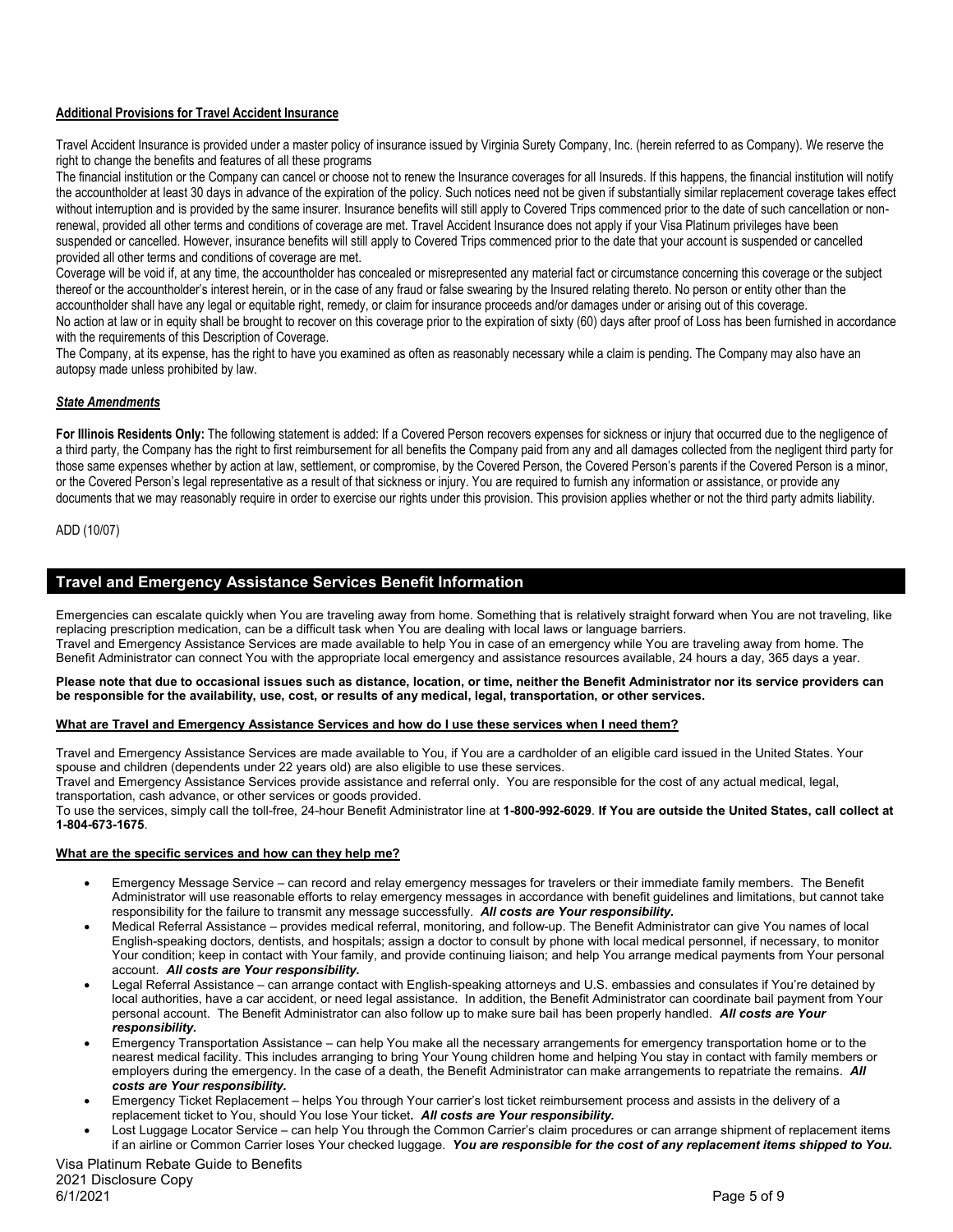- Emergency Translation Services provides telephone assistance in all major languages and helps find local interpreters, if available, when You need more extensive assistance. *All costs are Your responsibility.*
- Prescription Assistance and Valuable Document Delivery Arrangements can help You fill or replace prescriptions, subject to local laws, and can arrange pickup and delivery of Your prescriptions filled for You at local pharmacies. It can also help transport critical documents that You may have left at Your home or elsewhere. *All costs are Your responsibility.*
- Pre-Trip Assistance can give You information on Your destination before You leave such as ATM locations, currency exchange rates, weather reports, health precautions, necessary immunizations, and required passport visas.

# **Definitions**

**Common Carrier** means any mode of transportation by land, water or air operating for hire under a license to carry passengers for which a ticket must be purchased prior to travel. Does not include taxi, limousine service, commuter rail or commuter bus lines.

# You or Your means an eligible person whose name is embossed on an eligible U.S. issued card, and You reside in the United States.

#### **Additional Provisions for Travel and Emergency Assistance Services**

This benefit is provided to eligible cardholders at no additional cost. The terms and conditions contained in this Guide to Benefits may be modified by subsequent endorsements. Modifications to the terms and conditions may be provided via additional Guide to Benefits mailings, statement inserts, statement messages or electronic notification. The benefits described in this Guide to Benefits will not apply to cardholders whose accounts have been suspended or cancelled.

# FORM #VTEAS - 2017 (Stand 04/17) TEAS-O

# **Auto Rental Collision Damage Waiver Benefit Information**

No cardholder wants to incur the expense of repairing or replacing a rented car. But accidents do happen, and vehicles do get stolen. No matter what happens to Your rental car, You can be covered with Auto Rental Collision Damage Waiver. Auto Rental Collision Damage Waiver reimburses You for damages caused by theft or collision -- up to the Actual Cash Value of most rented cars. Auto Rental Collision Damage Waiver covers no other type of loss. For example, in the event of a collision involving Your rented vehicle, damage to any other driver's car or the injury of anyone or anything is not covered. Rental periods of fifteen (15) consecutive days within Your country of residence, and thirty-one (31) consecutive days outside it, are both covered. (Longer rental periods, however, are *not* covered.)

You are eligible for this benefit if Your name is embossed on an eligible card issued in the United States and You use it to initiate and complete Your entire car rental transaction. Only You as the primary car renter and any additional drivers permitted by the Rental Car Agreement are covered.

#### **How Auto Rental Collision Damage Waiver Works with Other Insurance**

Auto Rental Collision Damage Waiver covers theft, damage, valid loss-of-use charges imposed and substantiated by the auto rental company, administrative fees and reasonable and customary towing charges, due to a covered theft or damage to the nearest qualified repair facility. If You *do* have personal automobile insurance or other insurance that covers theft or damage, this benefit reimburses You for the deductible portion of Your car insurance or other insurance, along with any unreimbursed portion of administrative and loss-of-use charges imposed by the car rental company, as well as reasonable towing charges while the car was Your responsibility.

If You *do not* have personal automobile insurance or any other insurance, the benefit reimburses You for covered theft, damage, or administrative and loss-of-use charges imposed by the rental company, as well as reasonable towing charges that occur while You are responsible for the vehicle. If You are renting outside of Your country of residence, the coverage provided under this benefit is primary and reimburses You for covered theft, damage, or administrative and loss-of-use charges imposed by the rental company, as well as reasonable towing charges that occur while You are responsible for the vehicle.

#### **How to use Auto Rental Collision Damage Waiver**

- 1. Use Your card to initiate and complete Your entire car rental transaction.<br>2. Review the auto rental agreement and decline the rental company's collis
- 2. Review the auto rental agreement and decline the rental company's collision damage waiver (CDW/LDW) option, or a similar provision, **as accepting this coverage will cancel out Your benefit**. If the rental company insists that You purchase their insurance or collision damage waiver, **call the Benefit Administrator for assistance at 1-800-348-8472. Outside the United States, call collect at 1-804-673-1164.**

#### **Before You leave the lot, be sure to check the car for any prior damage.**

This benefit is in effect during the time the rental car is in Your (or an authorized driver's) control, and it terminates when the rental company reassumes control of their vehicle.

This benefit is available in the United States and most foreign countries (**with the exception of Israel, Jamaica, the Republic of Ireland or Northern Ireland**). However, this benefit is not available where precluded by law, or where it's in violation of the territory terms of the auto rental agreement, or when prohibited by individual merchants. **Because regulations vary outside the United States, check with Your auto rental company and the Benefit Administrator before You travel, to be sure that Auto Rental Collision Damage Waiver will apply.**

#### **Vehicles** *not* **covered**

Certain vehicles are *not* covered by this benefit, they consist of: expensive, exotic, and antique cars; cargo vans; certain vans; vehicles with an open cargo bed; trucks; motorcycles; mopeds; motorbikes; limousines; and recreational vehicles.

Examples of expensive or exotic cars are the Alfa Romeo, Aston Martin, Bentley, Corvette, Ferrari, Jaguar, Lamborghini, Lotus, Maserati, Maybach, McLaren, Porsche, Rolls Royce, and Tesla. However, selected models of Audi, BMW, Mercedes-Benz, Cadillac, Infiniti, Land Rover, Lexus, Lincoln, and Range Rover *are* covered.

An antique car is defined as one that is over twenty (20) years old, or one that has not been manufactured for ten (10) years or more. Vans are not covered. But those designed as small-group transportation vehicles (seating up to nine (9) people, including the driver) *are* covered.

#### **If You have questions about a specific vehicle's coverage or organization where the vehicle is being reserved, call the Benefit Administrator at 1-800-348-8472, or call collect outside the United States at 1-804-673-1164.**

#### **Related instances & losses** *not* **covered**

• Any obligation You assume under any agreement (other than the deductible on Your personal auto policy)

Visa Platinum Rebate Guide to Benefits 2021 Disclosure Copy 6/1/2021 Page 6 of 9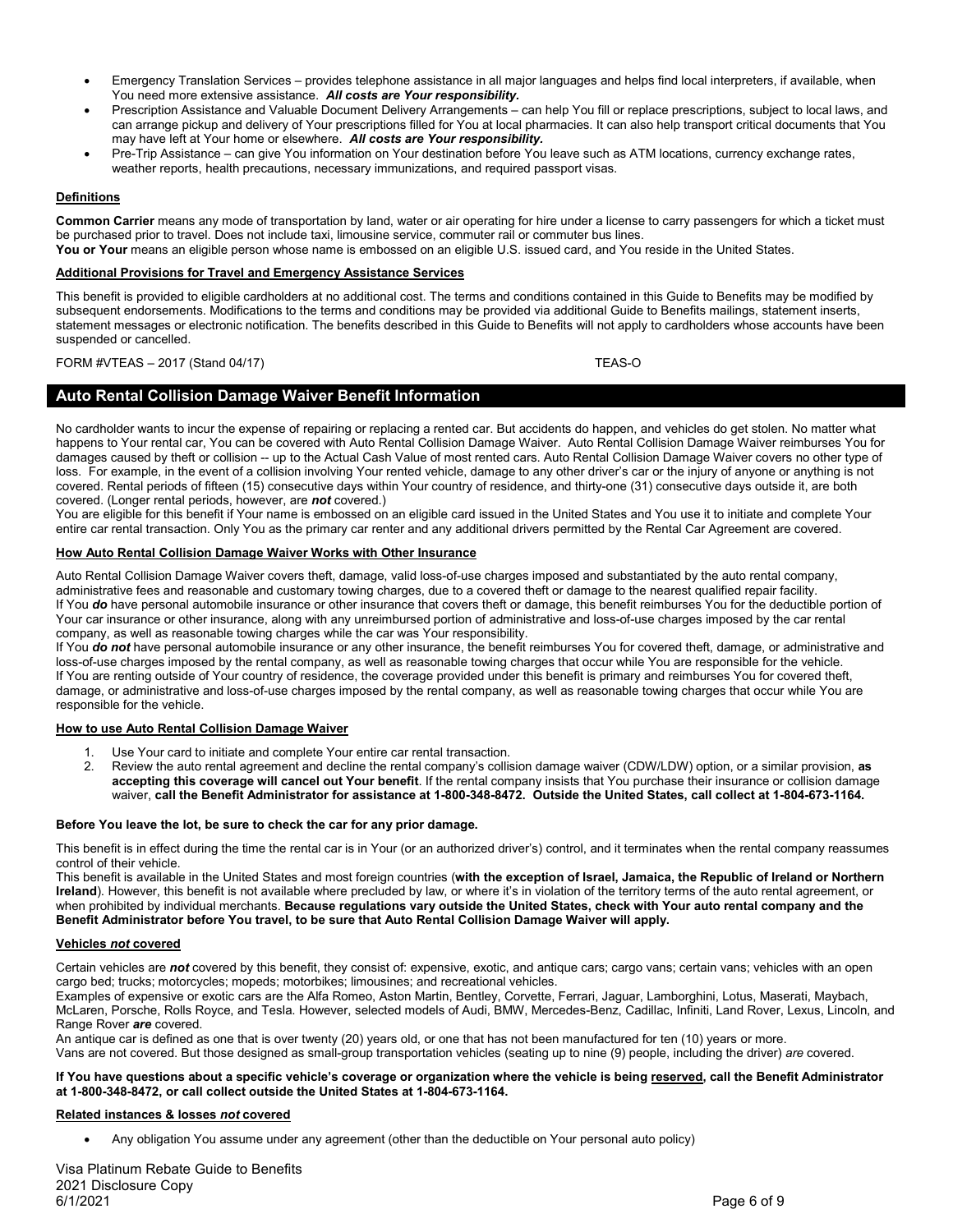- Any violation of the auto rental agreement or this benefit
- Injury of anyone, or damage to anything, inside or outside the Rental Vehicle
- Loss or theft of personal belongings
- Personal liability
- Expenses assumed, waived, or paid by the auto rental company, or its insurer
- The cost of any insurance, or collision damage waiver, offered by or purchased through the auto rental company
- Depreciation of the Rental Vehicle caused by the incident including, but not limited to, "diminished value"
- Expenses reimbursable by Your insurer, employer, or employer's insurance
- Theft or damage due to intentional acts, or due to the driver(s) being under the influence of alcohol, intoxicants, or drugs, or due to contraband, or illegal activities
- Wear and tear, gradual deterioration, or mechanical breakdown
- Items not installed by the original manufacturer
- Damage due to off-road operation of the Rental Vehicle
- Theft or damage due to hostility of any kind (including, but not limited to, war, invasion, rebellion, insurrection, or terrorist activities)
- Confiscation by authorities
- Vehicles that do not meet the definition of covered vehicles
- Rental periods that either exceed, or are intended to exceed, fifteen (15) consecutive days, within Your country of residence, or thirty-one (31) days outside Your country of residence
- Leases and mini leases
- Theft or damage as a result of the authorized driver's and/or cardholder's lack of reasonable care in protecting the Rental Vehicle before and/or after damage or theft occurs (for example, leaving the car running and unattended)
- Theft or damage reported more than forty-five (45) days\* after the date of the incident
- Theft or damage for which a claim form has not been received within ninety (90) days\* from the date of the incident
- Theft or damage for which all required documentation has not been received within three hundred and sixty-five (365) days after the date of the incident
- Theft or damage from rental transactions that originated in Israel, Jamaica, the Republic of Ireland, or Northern Ireland
- Losses caused by or resulting from a Cyber Incident

#### **\*Not applicable to residents in certain states**

#### **Filing a claim**

It is Your responsibility as a cardholder to make every effort to protect Your Rental Vehicle from damage or theft. If You have an accident, or Your Rental Vehicle has been stolen, immediately call the Benefit Administrator at **1-800-348-8472** to report the incident, regardless of whether Your liability has been established. Outside the United States, call collect at **1**-**804-673-1164**.

You should report the theft or damage as soon as possible but no later **than forty-five (45) days** from the date of the incident.

The Benefit Administrator reserves the right to deny any claim containing charges that would not have been included, if notification occurred before the expenses were incurred. Thus, it's in Your best interest to notify the Benefit Administrator immediately after an incident. Reporting to any other person will not fulfill this obligation.

#### **What You must submit to file a claim**

At the time of the theft or damage, or when You return the Rental Vehicle, ask Your car rental company for the following documents:

- A copy of the accident report form
- A copy of the initial and final auto rental agreements (front and back)
- A copy of the repair estimate and itemized repair bill
- Two (2) photographs of the damaged vehicle, if available
- A police report, if obtainable
- A copy of the demand letter which indicates the costs You are responsible for and any amounts that have been paid toward the claim

Submit all of the above documents from the rental company, along with the following documents, to the Benefit Administrator:

- The completed and signed Auto Rental Collision Damage Waiver claim form (Important: This must be postmarked within ninety (90) days\* of the theft or damage date, even if all other required documentation is not yet available – **or Your claim may be denied**).
- A copy of Your monthly billing statement (showing the last 4 digits of the Account number) demonstrating that the entire rental transaction was made on Your eligible Account.
- A statement from Your insurance carrier (and/or Your employer or employer's insurance carrier, if applicable), or other reimbursement showing the costs for which You are responsible, and any amounts that have been paid toward the claim. Or, if You have no applicable insurance or reimbursement, a statement of no insurance or reimbursement is required.
- A copy of Your primary insurance policy's Declarations Page (if applicable) to confirm Your deductible (This means the document(s) in Your insurance policy that lists names, coverages, limits, effective dates, and deductibles).
- Any other documentation required by the Benefit Administrator to substantiate the claim.

Finally, please note that all remaining documents must be postmarked within three hundred and sixty-five (365) days\* of the theft or damage date **or Your claim may be denied.**

#### **\*Not applicable to residents of certain states.**

# *For faster filing, or to learn more about Auto Rental Collision Damage Waiver, visit* **[www.eclaimsline.com](http://www.eclaimsline.com/)**

#### **Finalizing Your claim**

Your claim will typically be finalized within 15 (fifteen) days, after the Benefit Administrator has received all the documentation needed to substantiate Your claim.

Visa Platinum Rebate Guide to Benefits 2021 Disclosure Copy 6/1/2021 Page 7 of 9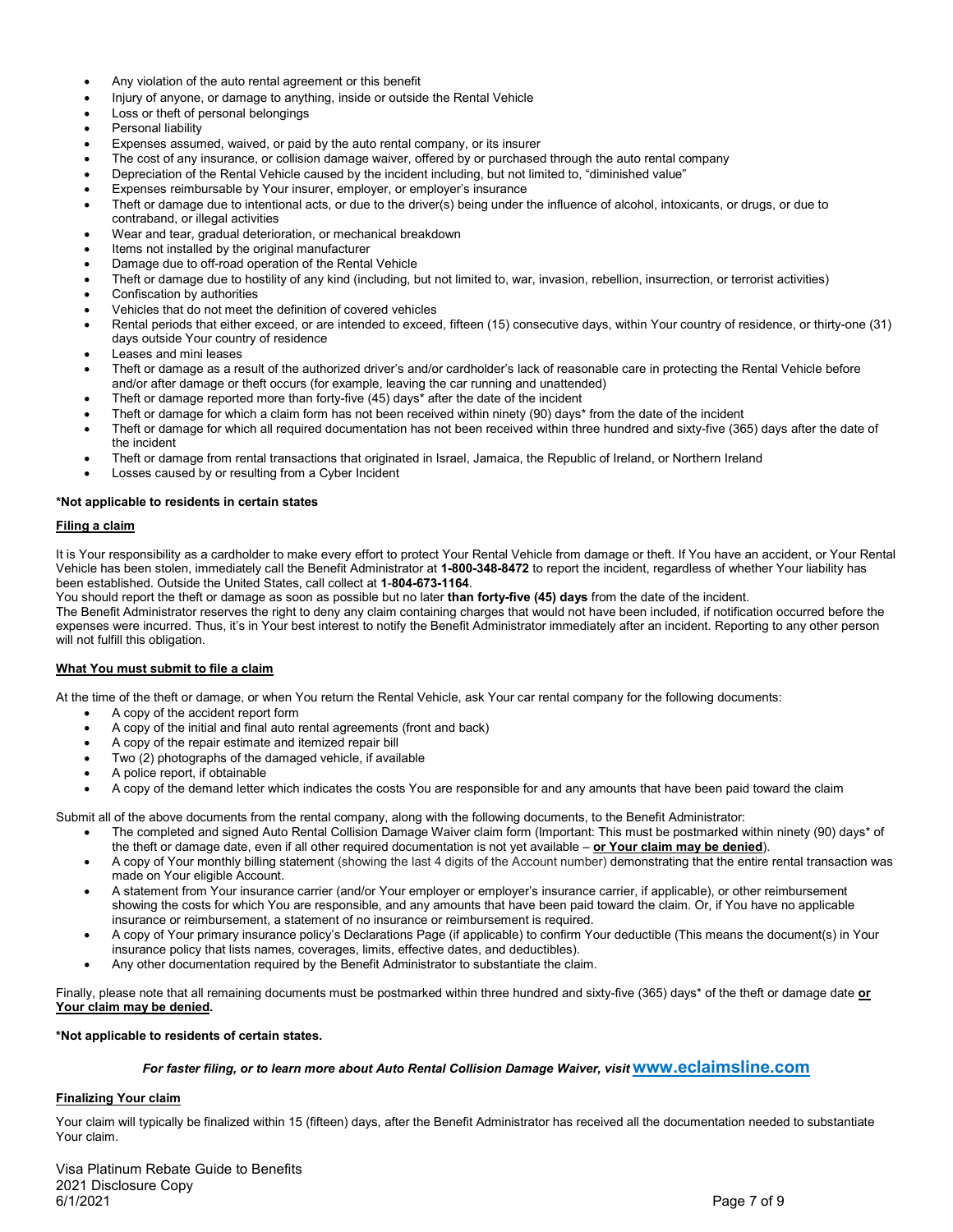# **Transference of claims**

Once Your claim has been paid, all Your rights and remedies against any party in regard to this theft or damage will be transferred to the Benefit Administrator, to the extent of the cost of payment made to You. You must give the Benefit Administrator all assistance as may reasonably be required to secure all rights and remedies.

# **Definitions**

#### **Account** means Your credit or debit card Accounts.

**Actual Cash Value** means the amount a Rental Vehicle is determined to be worth based on its market value, age and condition at the time of loss. **Computer Programs** means a set of related electronic instructions which direct the operations and functions of a computer or device connected to it, which enable the computer or device to receive, process, store, retrieve or send data. **Cyber Incident** means any of the following acts:

- (f) unauthorized access to or use of Your Digital Data or Rental Vehicle;
- (g) alteration, corruption, damage, reduction in functionality, manipulation, misappropriation, theft, deletion, erasure, loss of use or destruction of Your Digital Data or Rental Vehicle;
- (h) transmission or introduction of a computer virus or harmful code, including ransomware, into or directed against Your Digital Data or Rental Vehicle;
- (i) restriction or inhibition of access to or directed against Your Digital Data or Rental Vehicle;
- (j) computer errors, including human operating error or omission; power failure, surge, or diminution of electronic systems; or mistakes in legitimate electronic code or damage from code installed on a Rental Vehicle during the manufacturing process, upgrade process, or normal maintenance

**Digital Data** means information, concepts, knowledge, facts, images, sounds, instructions, or Computer Programs stored as or on, created or used on, or transmitted to or from computer software (including systems and applications software), on hard or floppy disks, CD-ROMs, tapes, drives, cells, data processing devices or any other repositories of computer software which are used with electronically controlled equipment. Digital Data shall include the capacity of a Rental Vehicle to store information, process information, and transmit information over the Internet.

**Eligible Person** means a cardholder who pays for their auto rental by using their eligible Account. **Rental Car Agreement** means the entire contract an eligible renter receives when renting a Rental Vehicle from a rental car agency which describes in

full all of the terms and conditions of the rental, as well as the responsibilities of all parties under the contract.

**Rental Vehicle** means a land motor vehicle with four or more wheels as described in the participating organization's disclosure statement which the eligible renter has rented for the period of time shown on the Rental Car Agreement and does not have a manufacturer's suggested retail price exceeding the amount shown on the participating organization's disclosure statement

**You or Your** means an Eligible Person who uses their eligible card to initiate and complete the rental car transaction.

#### **Additional provisions for Auto Rental Collision Damage Waiver**

- Signed or pinned transactions are covered as long as You use Your eligible Account to secure the transaction.
- You shall do all things reasonable to avoid or diminish any loss covered by this benefit. This provision will not be unreasonably applied to avoid claims.
- If You make any claim knowing it to be false or fraudulent in any respect, no coverage shall exist for such claim, and Your benefit may be cancelled. Each cardholder agrees that representations regarding claims will be accurate and complete. Any and all relevant provisions shall be void in any case of fraud, intentional concealment, or misrepresentation of material fact.
- No legal action for a claim may be brought against the Provider until sixty (60) days after the Provider receives Proof of Loss. No legal action against the Provider may be brought more than two (2) years after the time for giving Proof of Loss. Further, no legal action may be brought against the Provider unless all the terms of the Guide to Benefits have been complied with fully.
- This benefit is provided to eligible cardholders at no additional cost. The terms and conditions contained in this Guide to Benefits may be modified by subsequent endorsements. Modifications to the terms and conditions may be provided via additional Guide to Benefits mailings, statement inserts, statement messages or electronic notification. The benefits described in this Guide to Benefits will not apply to cardholders whose Accounts have been suspended or cancelled.
- Termination dates may vary by financial institutions. Your financial institution can cancel or non-renew the benefits for cardholders, and if they do, they will notify You at least thirty (30) days in advance. Indemnity Insurance Company of North America ("Provider") is the underwriter of these benefits and is solely responsible for its administration and claims. The Benefit Administrator provides services on behalf of the Provider.
- After the Benefit Administrator has paid Your claim, all Your rights and remedies against any party in respect of this claim will be transferred to the Benefit Administrator to the extent of the payment made to You. You must give the Benefit Administrator all assistance as may reasonably be required to secure all rights and remedies.
- This benefit does not apply to the extent that trade or economic sanctions or other laws or regulations prohibit the provision of insurance, including, but not limited to, the payment of claims.

FORM #ARCDW – 2021 (Stand 04/21) ARCDW-O

# **Roadside Dispatch® Benefit Information**

# **For roadside assistance, call 1-800-847-2869.**

#### **What is Roadside Dispatch?**

Roadside Dispatchis a pay-per-use roadside assistance program. The program provides you with security and convenience wherever your travels take you.

*No membership or pre-enrollment is required. No annual dues. No limit on usage.*